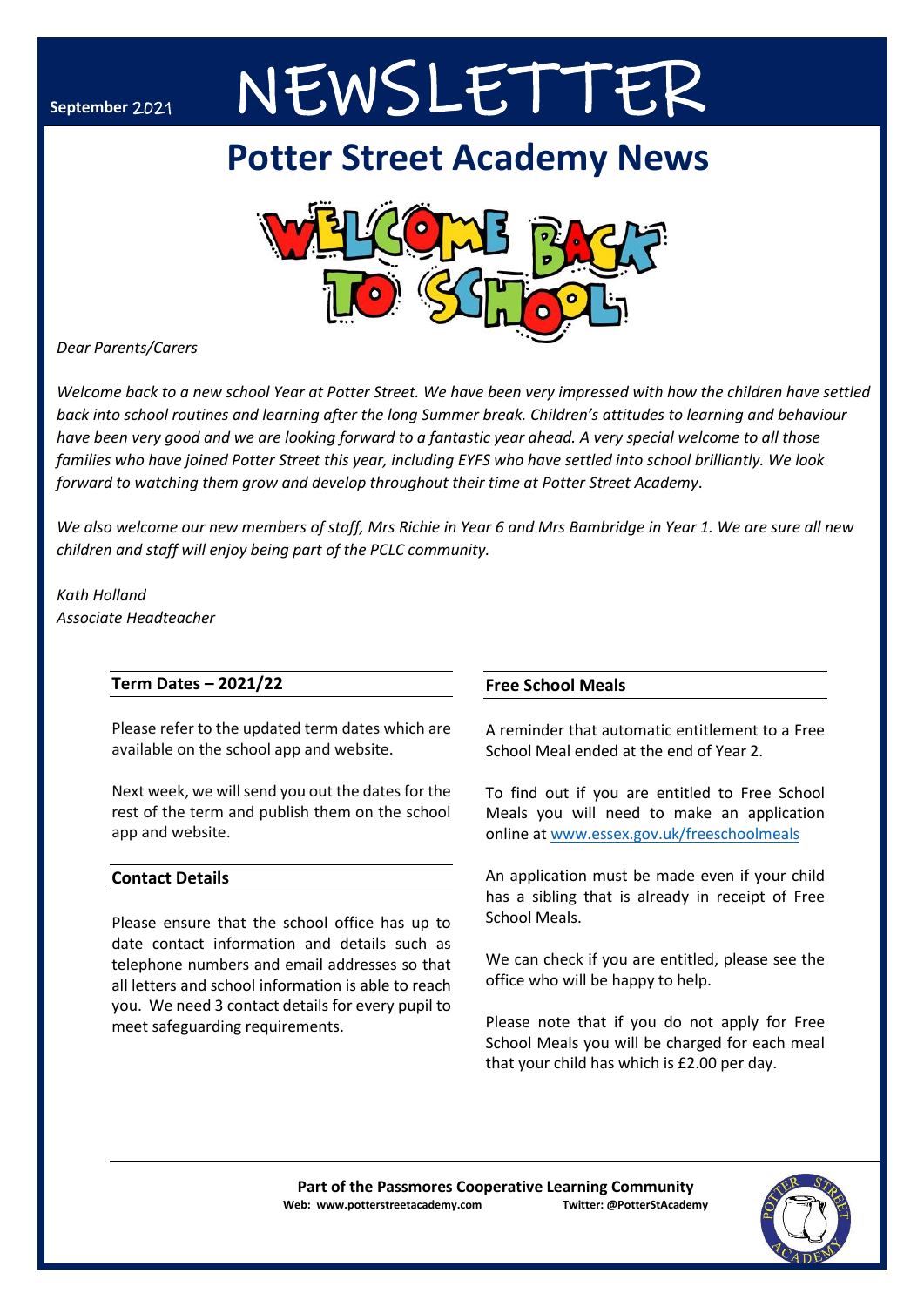#### **Family Holidays and Term Time Leave**

Just a reminder that parents/carers should ensure that family holidays and any term time leave are arranged outside of school term time.

Parents/carers should not remove their child from school during term time without having first requested a leave of absence in writing from the Headteacher.

All requests for authorised absence will be responded to in writing and will only be authorised in the most extreme circumstances.

If permission is not granted, but the child is still absent, the absence is classed as unauthorised and parents/carers may be issued with a penalty notice.

Requests are rarely authorised.

If you do decide to take your child out of school for a holiday abroad, we will need to see evidence (e.g. confirmation email / tickets) of the location of your family holiday to ensure, if applicable, the correct quarantine procedures are adhered to upon return to the UK. This evidence will need to be shown to the school office prior to your child returning to class

#### **Secondary School Places for Sept 2022**

If your child is in year 6, you can apply for a secondary school (year 7) place between 10 September 2021 and 31 October 2021.

You must submit an application by the national closing date of 31 October 2021. Applications received after this date will be considered late and you may reduce your chance of being offered a place at your preferred school.

#### **Primary School Places for Sept 2022**

You can apply for Reception school place at an Essex primary school between 8 November 2021 and 15 January 2022.

You must submit an application by the national closing date of 15 January 2022. Applications received after this date are considered late and will reduce your chance of being offered a place at your preferred schools.

It is the parents / carers responsibility to apply for a school place at the correct times. Essex County Council no longer send letters to inform you to apply for your child's school place.

Applications for secondary and primary school places can be made online via [www.essex.gov.uk/admissions](http://www.essex.gov.uk/admissions)



**We need you in the PTA!**

Joining the Parent Teachers Association (PTA) provides parents and teachers opportunities to work together and be actively involved in providing extended activities for our children. All events raise money for the school, so the children can benefit from resources which enhance the curriculum and their learning.

We do not have a PTA committee. Please can you let the school office know if you would be interested in joining the PTA so we can host a coffee afternoon.